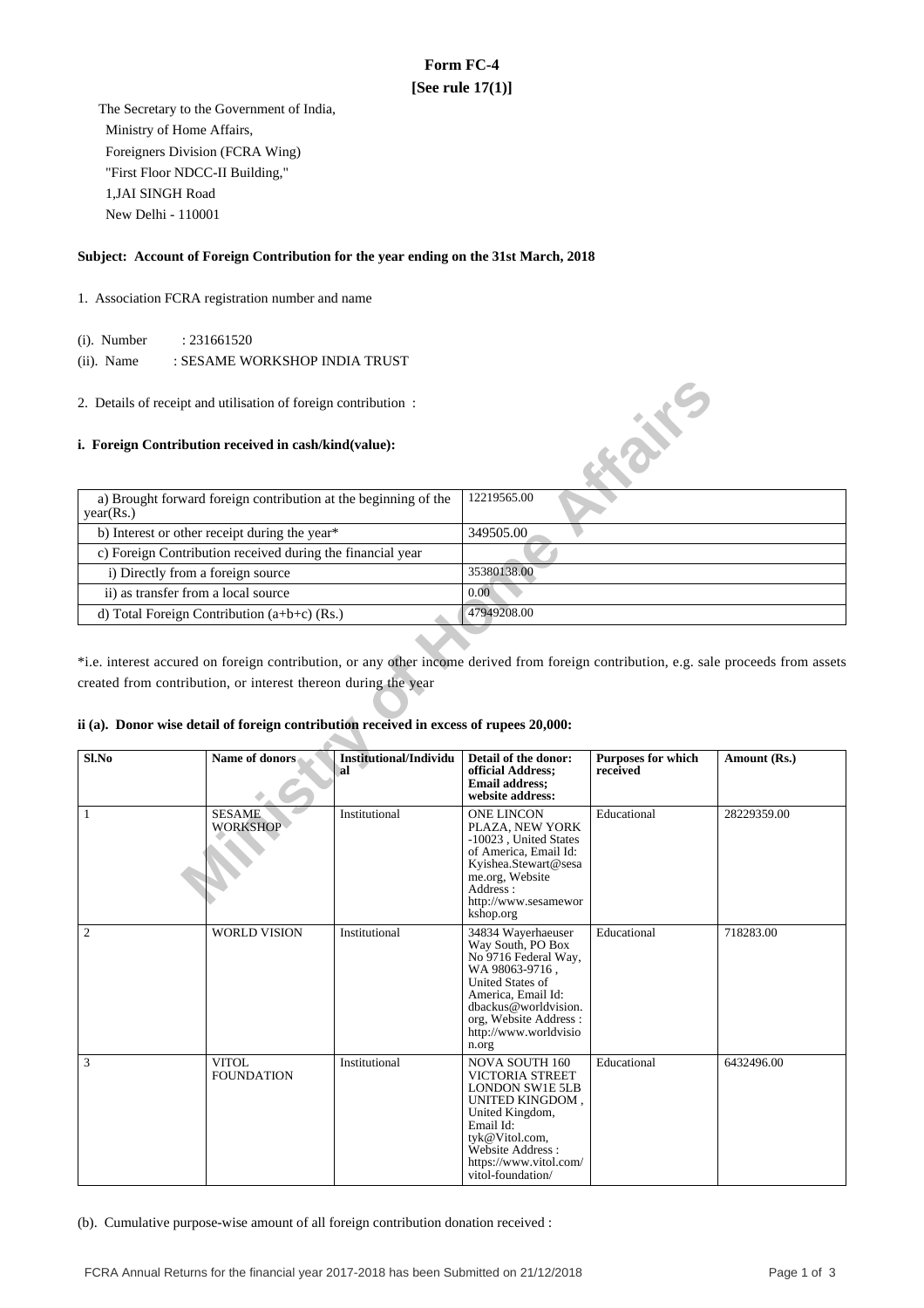| Sl.No | Ð<br>Purpose     | \moun\                 |
|-------|------------------|------------------------|
|       | cational<br>:duc | 38.00<br>00120<br>ว8เ. |

**(iii). Details of Utilization of foreign contribution:**

| a. Total Utilization* for projects as per aims and<br>objectives of the association (Rs.) | 36718454.00 |
|-------------------------------------------------------------------------------------------|-------------|
| b. Total Administrative Exprenses as provided in Rule<br>5, FCRA 2011 (Rs.)               | 7088667.00  |
| c. Total invested in term deposits (Rs.)                                                  | 0.00        |
| d. Total Purchase of fresh assets (Rs.)                                                   | 453600.00   |
| Total utilization in the year(Rs.) $(a+b+d)$                                              | 44260721.00 |

\* It is affirmed that the utilisation of foreign contribution is not in contravention of the provisions contained in proviso to Sction 9(e) and Section 12(4)(f) of the Act which states that the acceptance of foreign contribution is not likely to affect prejudically.

(A) the soverignty and integrity of india; or.

| (B) the security, strategic, scientific or echnomic interest of the state; or                                                 |                      |                                                                                                      |                  |                   |  |  |
|-------------------------------------------------------------------------------------------------------------------------------|----------------------|------------------------------------------------------------------------------------------------------|------------------|-------------------|--|--|
| <b>18.15</b><br>(C) the public interest; or                                                                                   |                      |                                                                                                      |                  |                   |  |  |
| (D) freedom or fairness of election to any legistature; or                                                                    |                      |                                                                                                      |                  |                   |  |  |
| (E) friendly relations with any foreign state; or                                                                             |                      |                                                                                                      |                  |                   |  |  |
|                                                                                                                               |                      | (F) harmony between religious, racial, social, lingusitic or relgional groups, castes or communities |                  |                   |  |  |
| iv. Balance of unutilized foreign contribution, in<br>cash/bank, at the end of the year(Rs.):                                 |                      | 3688487.00                                                                                           |                  |                   |  |  |
| 0.00<br>v. Total number of foreigner working (salaried/in<br>honorary capacity.                                               |                      |                                                                                                      |                  |                   |  |  |
| 3. (a) Details of designated Fc bank account for receipt of Foreign Contribution (As on 31st March of the year ending):       |                      |                                                                                                      |                  |                   |  |  |
| Sl.No                                                                                                                         | <b>Name of Bank</b>  | <b>Branch Address</b> (With<br>pincode)                                                              | <b>IFSC Code</b> | <b>Account No</b> |  |  |
| 1                                                                                                                             | <b>HDFC BANK LTD</b> | S 355 Panchsheel Park, New<br>Delhi, Delhi, Delhi                                                    | Not Avilable     | XXXXXXXXXX0053    |  |  |
| 3. (b) Details of all utilization bank accounts for utilization of Foregin Contribution (As on 31st March of the year ending) |                      |                                                                                                      |                  |                   |  |  |

#### **Declaration**

 **I hereby declare that the above particulars furnished by me are true and correct**

**I also affirm that the receipt of foreign contribution and its utilization have not been violative of any of the provisions of the Foreign Contribution (Regulation) Act, 2010, rules, notifications/ orders issued there under from time to time and the foreign contribution was utilized for the purpose(s) for which the association was granted registration/ prior permission by the Central Government.**

Signature of the Cheif Functionary